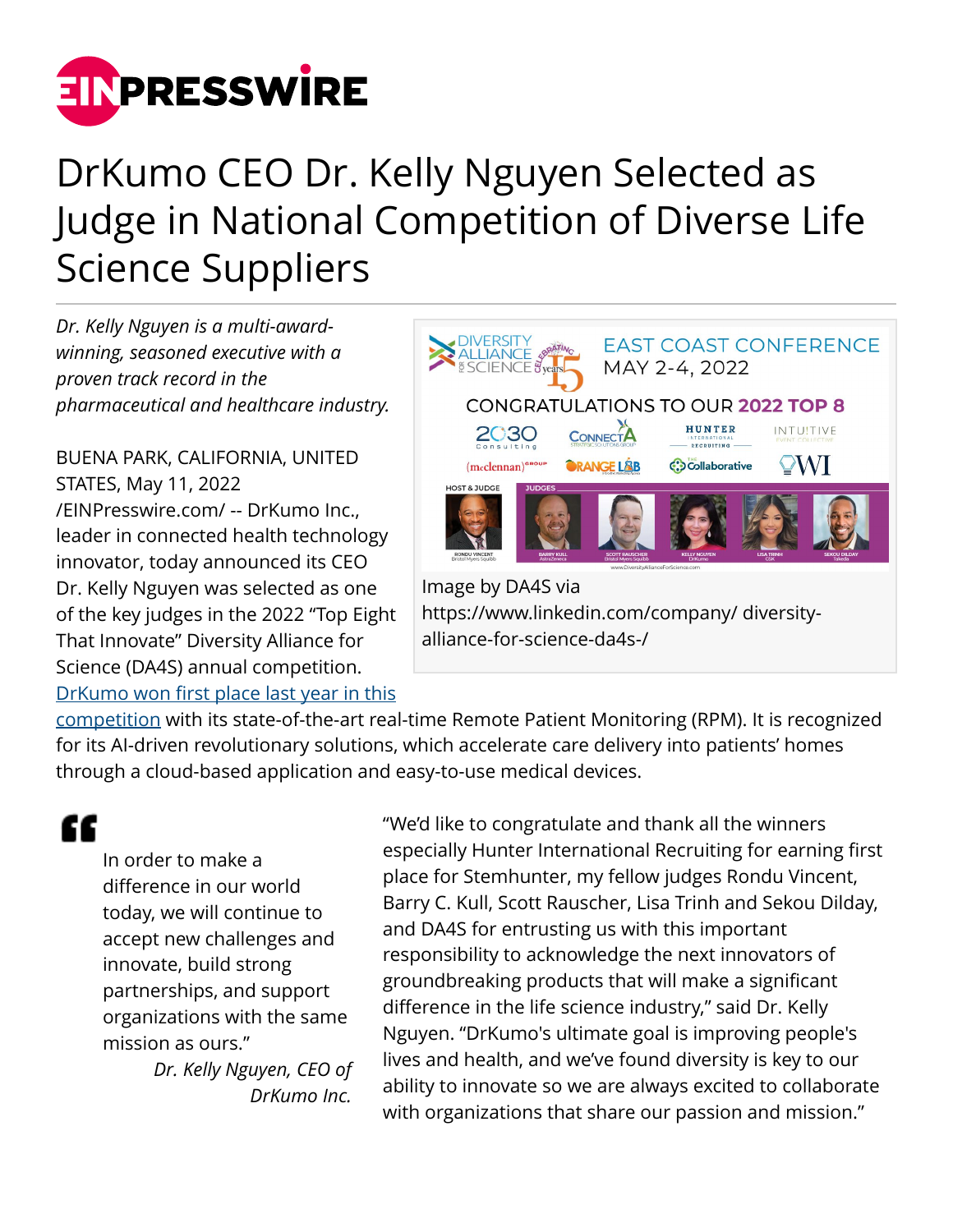DrKumo, with Dr. Nguyen's leadership, continues to achieve notable awards since its foundation. This year, [DrKumo won the](https://drkumo.com/press-releases/drkumo-leader-of-remote-patient-monitoring-and-disease-management-programs-wins-pace-2022-entrepreneur-award/) [2022 Entrepreneur Award from Pacific](https://drkumo.com/press-releases/drkumo-leader-of-remote-patient-monitoring-and-disease-management-programs-wins-pace-2022-entrepreneur-award/) [Asian Consortium](https://drkumo.com/press-releases/drkumo-leader-of-remote-patient-monitoring-and-disease-management-programs-wins-pace-2022-entrepreneur-award/) in Employment (PACE), the Los Angeles Minority Business Development Agency. [Dr. Nguyen has](https://drkumo.com/press-releases/drkumo-celebrates-international-womens-month-with-ceo-kelly-nguyen-2020-cwi-north-america-fellow/) [been awarded a 2020 CWI North America](https://drkumo.com/press-releases/drkumo-celebrates-international-womens-month-with-ceo-kelly-nguyen-2020-cwi-north-america-fellow/) [Fellow](https://drkumo.com/press-releases/drkumo-celebrates-international-womens-month-with-ceo-kelly-nguyen-2020-cwi-north-america-fellow/), an annual worldwide entrepreneurship competition focused on social change.

"In order to make a difference in our world today, we will continue to accept new challenges and innovate, build strong partnerships, and support organizations with the same mission as ours," said Dr. Nguyen.



DA4S Eight That Innovate is a unique

opportunity for world-class corporations and diverse-owned suppliers in the life science industry to showcase their groundbreaking products or services and demonstrate how their passion for innovation drives value. The competition took place during the Annual East Coast Conference on May 2-4, 2022.

2022 DA4S East Coast Conference Panel of Judges: Rondu Vincent, Bristol Mayers Squibb (host) Barry C. Kull, AstraZeneca Scott Rauscher, Bristol Mayers Squibb Kelly Nguyen, DrKumo Inc. Lisa Trinh, GlaxoSmithKline (GSK) Sekou Dilday, Takeda

2022 DA4S Top Eight that Innovate Winners: 2030 Consulting, LLC. ConnectA Strategic Solutions Group Hunter International Recruiting Intuitive Event Collective McClennan Group Orange Lab Media The Collaborative Whitsell Innovations (WI)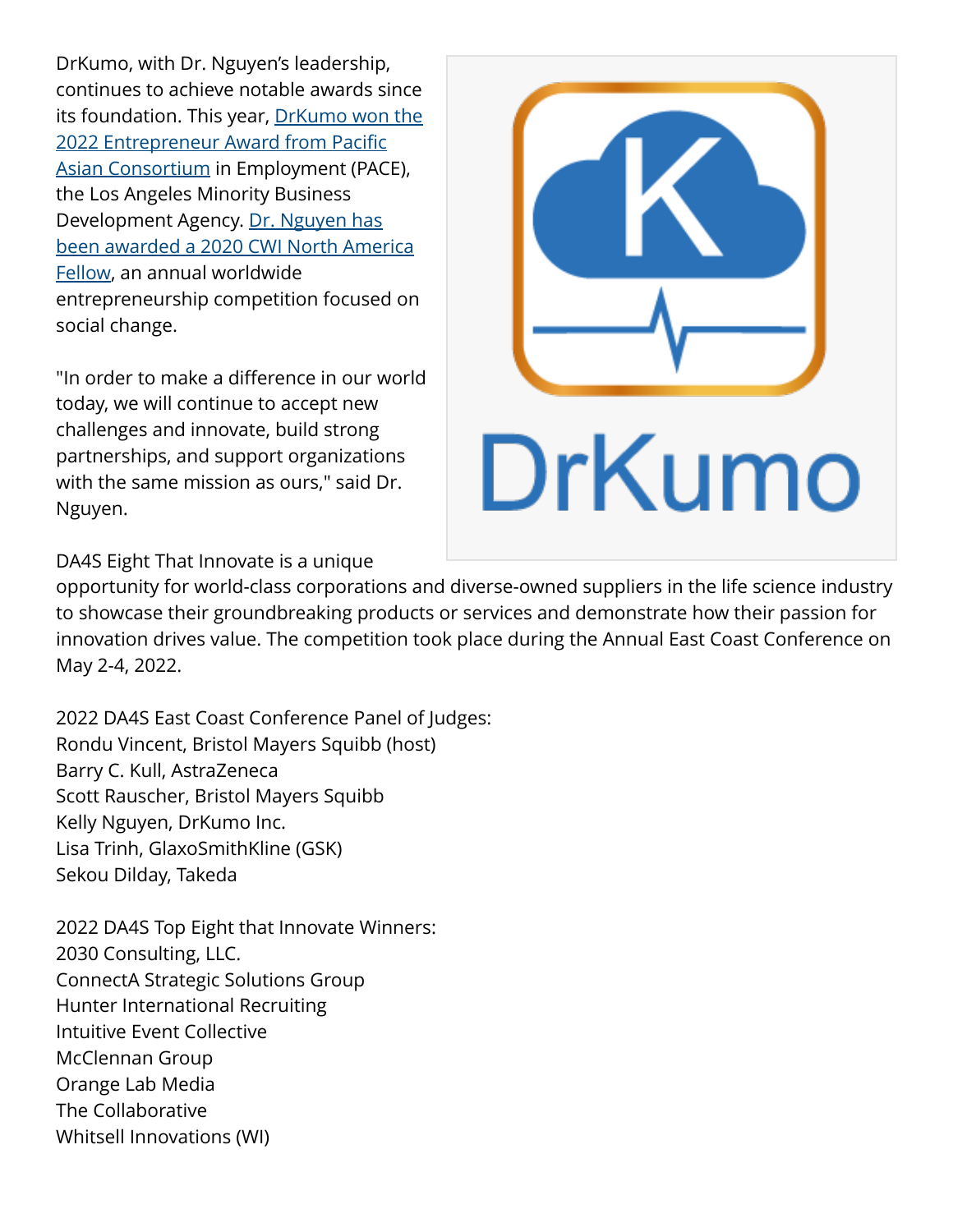#### About Dr. Kelly Nguyen, CEO of DrKumo

Dr. Kelly Nguyen is an experienced entrepreneur and executive with a proven track record in the pharmaceutical and healthcare industry. Prior to DrKumo (formerly IDLogiq), Dr. Nguyen was the co-founder and CEO of Mission Road Pharmacy, a specialty pharmacy with an annualized revenue of \$160M+ and growing at more than 200% annually prior to getting acquired in 2012. Dr. Nguyen holds 2 granted and 4 pending patents on Telehealth/Digital Health, Blockchain, and Cryptographic Anti-counterfeit technology and a doctor degree in Pharmaceuticals from the University of California, San Francisco.

### About DrKumo, Inc.

DrKumo is a technology leader in highly scalable, continuous, real-time Remote Patient Monitoring solution for Chronic Disease Management, Acute Care, Post-Operation, and Hospital Care at Home.

DrKumo solves the most painful problems in healthcare with a user-friendly solution powered by its state-of-the-art, HIPAA-compliant, mobile-enabled, continuous real-time monitoring, and AI/ML engine. The company's Remote Patient Monitoring (RPM) technology enables patients to manage their health conditions in the comfort of their homes and supports healthcare providers by providing real-time intelligence for timely intervention. DrKumo revolutionizes the way people access quality health care around the world. With a culture that is innovative, collaborative, and technology driven, DrKumo provides the most effective solutions to both patients and healthcare providers.

#### About Diversity Alliance for Science (DA4S)

For ten years, Diversity Alliance for Science has been the pre-eminent networking organization for life science companies and diverse-certified suppliers to connect, collaborate and celebrate the value of diversity. Its networking events are about genuine connections and finding the best way to spark innovation through building business relationships on our diverse perspectives. Its suppliers and corporations build their bottom lines by keeping the shared goals in mind: all the work they produce contributes to making medicines, devices, and ideas that save lives.

Facebook: <https://www.facebook.com/DrKumoOfficial> Twitter:<https://twitter.com/DrKumoOfficial> Instagram: <https://www.instagram.com/drkumo.official/> LinkedIn: <https://www.linkedin.com/company/drkumo>

Visit our website for more information: <https://drkumo.com/>

Dr. Christina Dokter DrKumo Inc